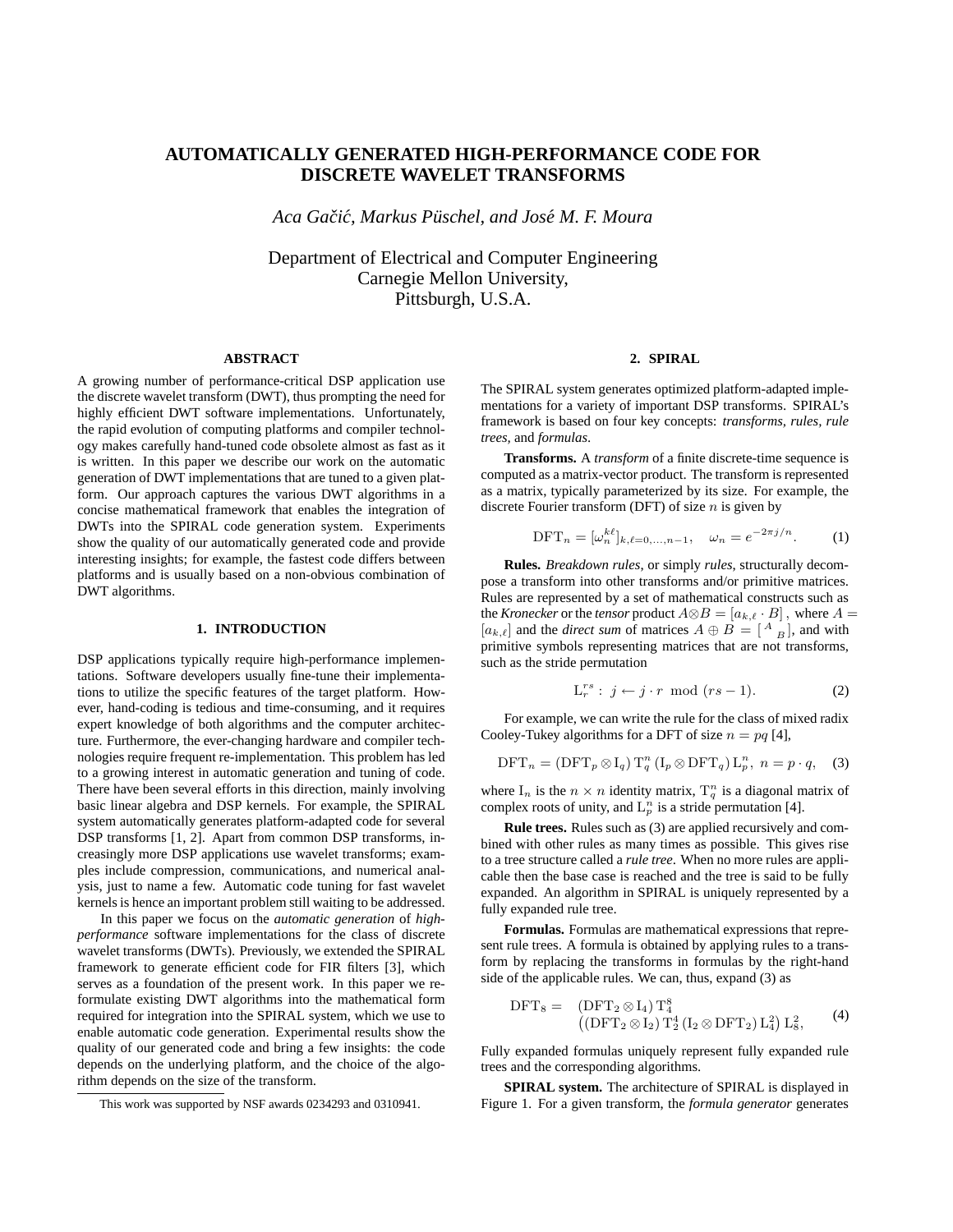

**adapted implementation**

**Fig. 1**. The architecture of SPIRAL.

one or several out of many possible formulas, or algorithms, in the mathematical domain-specific language called SPL. The *formula translator* parses the SPL program and recursively matches the formulas with the set of predefined translation templates, which are combined to produce an actual C program for the formula. At this stage, various implementation choices are provided, such as the degree of loop unrolling. The produced code is measured and the runtime is used by the *search engine* to control the generation of new algorithms in the formula generator and possibly different implementation options in the formula translator. Thus, for a given transform, the search engine navigates through the space of possible algorithms and their implementations, and evaluates them to find the optimized solution suited to the target platform. SPIRAL employs various search techniques, including dynamic programming, random search, and evolutionary search [5].

Our goal is to capture DWTs in SPIRAL's framework to enable automatic code generation.

#### **3. DWT RULES AND ALGORITHMS**

To capture DWT algorithms in SPIRAL's rule framework, we first need the FIR filter transform  $F_n(\mathbf{h})$  as a building block, where  $n$  is the number of inputs and  $h$  is the column vector of filter coefficients [3]. Second, we need two new mathematical operators, already introduced in [3], namely the *row overlapped direct sum* and the *column overlapped direct sum* of matrices A and B, respectively defined by



where the parameter  $k$  provides the number of overlapping columns or rows, respectively. In particular,  $A \oplus_0 B = A \oplus^0 B = A \oplus B$ . Also,  $(A \oplus_k B)^T = A^T \oplus^k B^T$ .

Further, we define the *row overlapped tensor product* by

$$
I_s \otimes_k A = \underbrace{A \oplus_k A \oplus_k \cdots \oplus_k A}_{s \text{-fold}}, \tag{6}
$$

and the column overlapped tensor product analogously.

**DWT definition.** A two-band discrete-time wavelet transform (DWT) of the finite sequence  $\{x_n\}$  of length N is defined using the following recursive relations, also known as *Mallat's algorithm* for the DWT [6]:

$$
c_{j-1,n} = \sum_{m} h_{m-2n} c_{j,m}, \quad d_{j-1,n} = \sum_{m} g_{m-2n} c_{j,m}, \quad (7)
$$

where  $j = 1, \ldots, J$  is the *scale* or the *level* of the decomposition and  $n = 0, \ldots, N - 1$  is the *shift*.

The starting coefficients at the highest level  $J = \log_2 N$  represent the input sequence, i.e.,  $\{x_n\} = \{c_{J,n}\}\$ , and the output of the DWT is  $\{y_n\} = \{\{d_{J-1,k}\}, \{d_{J-2,k}\}, \ldots, \{d_{0,k}\}, \{c_{0,k}\}\}.$ The coefficients  $\{c_{j,n}\}\$  and  $\{d_{j,n}\}\$  are known as the *scaling* and the *wavelet* coefficients at scale j, respectively, whereas  $\{h_n\}$  and  ${g_n}$  are the scaling and the wavelet function coefficients. The relation in (7) can be seen as the filter bank shown in Figure 2.

We capture the Mallat's algorithm in the following rule

$$
DWT_n(\mathbf{h}, \mathbf{g}) = (DWT_{n/2}(\mathbf{h}, \mathbf{g}) \oplus I_{n/2}) \cdot (\downarrow 2_n) \cdot (\downarrow 2_n)
$$

$$
(F_{N/2}(\mathbf{h}) \oplus_{N+k-1} F_{N/2}(\mathbf{g})) \cdot E_{n,l,r}^*,
$$

where  $(1 \ 2_n) = (\mathbf{I}_n \oplus^n \mathbf{0}_n) \mathbf{L}_2^{2n}$  is the downsample operator,  $\{h_0, \ldots, h_{k-1}\}\$  are scaling function coefficients,  $\{g_0, \ldots, g_{k-1}\}\$ are wavelet function coefficients from (7), and  $E_{n,l,r}^*$  is a type "\*" boundary extension operator that extends the input by  $l$  points to the left and  $r$  points to the right. The DWT is decomposed into a smaller DWT and two FIR filter transforms. The downsampler throws away half of the results, so we fuse it into the filters to obtain *fused Mallat* rule.

$$
\text{DWT}_n(\mathbf{h}, \mathbf{g}) = (\text{DWT}_{n/2}(\mathbf{h}, \mathbf{g}) \oplus I_{n/2}) \cdot H_n(\mathbf{h}, \mathbf{g}) \cdot \mathbf{E}_{n,l,r}^*,
$$
(8)

where the matrix  $H_n$  represents one stage of the wavelet filter bank

$$
H_n(\mathbf{h}, \mathbf{g}) = \left[ \begin{array}{c} I_{n/2} \otimes_{k-2} [h_0 \ h_1 \ \dots \ h_{k-1}] \\ I_{n/2} \otimes_{k-2} [g_0 \ g_1 \ \dots \ g_{k-1}] \end{array} \right].
$$
 (9)

Downsampling can be done before filtering to save operations. This is achieved through the polyphase representation. The signal is split into even and odd samples. Each sequence is filtered by subsampled filters, which results in the reduction of arithmetic cost by two (see Figure 2).



**Fig. 2**. Filter bank and its polyphase equivalent.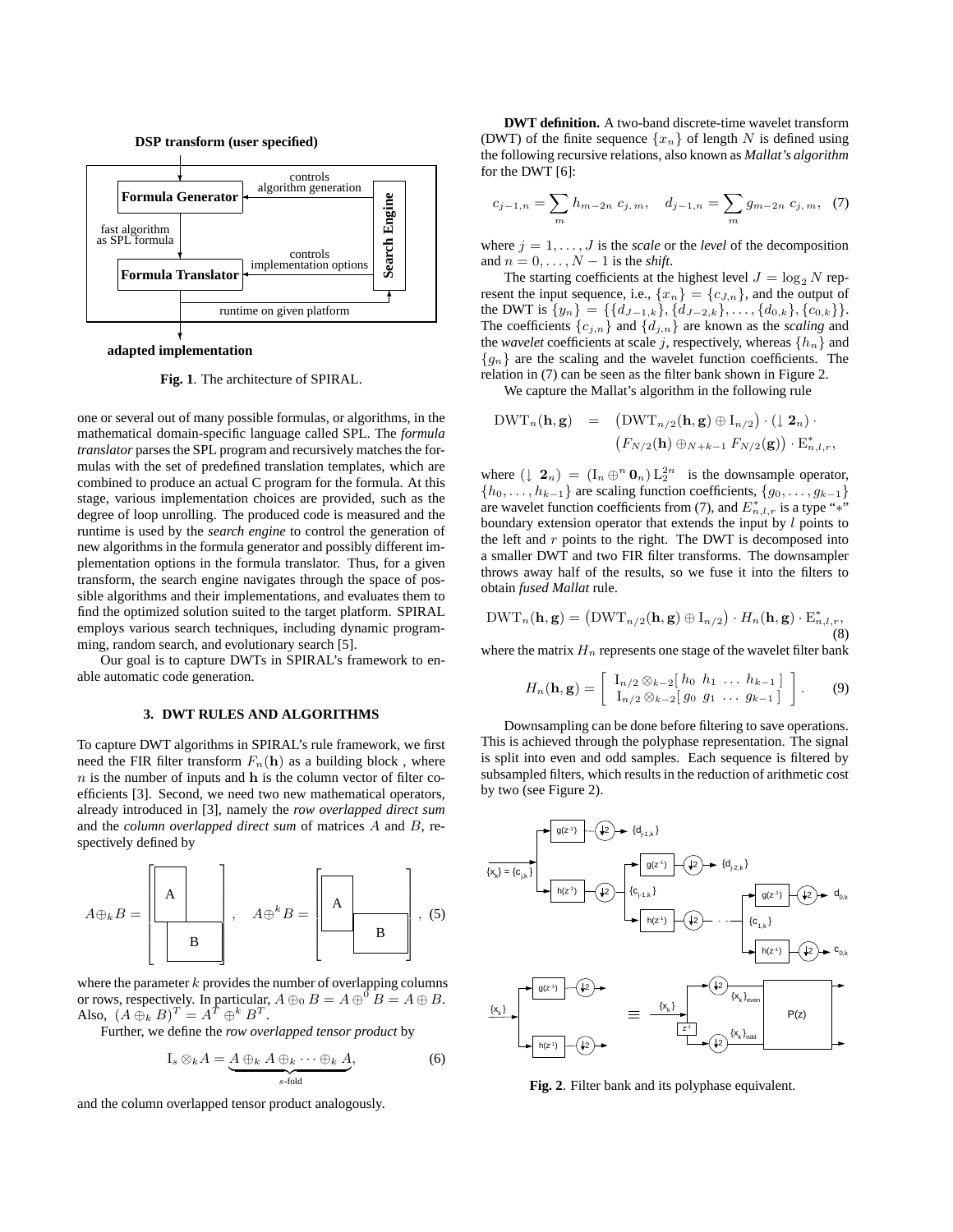The polyphase matrix consists of four filters, the even and the odd subsampled versions of the lowpass and the highpass filters.

$$
P(z^{-1}) = \begin{bmatrix} h_e(z^{-1}) & h_o(z^{-1}) \\ g_e(z^{-1}) & g_o(z^{-1}) \end{bmatrix},
$$
 (10)

The polyphase decomposition is represented by the following rule

$$
H_n(\mathbf{h}, \mathbf{g}) = \begin{bmatrix} (F_{n/2}^{\mathrm{T}}(\mathbf{h}_o) \oplus^{n/2} F_{n/2}^{\mathrm{T}}(\mathbf{h}_e)) \oplus_{n+k-2} \\ (F_{n/2}^{\mathrm{T}}(\mathbf{g}_o) \oplus^{n/2} F_{n/2}^{\mathrm{T}}(\mathbf{g}_e)) \end{bmatrix} \cdot L_2^{n+k-2}
$$
\n
$$
\mathbf{h}_e = [h_0, h_2, \dots, h_{k-2}]^{\mathrm{T}} \quad \mathbf{h}_o = [h_1, h_3, \dots, h_{k-1}]^{\mathrm{T}} \quad \mathbf{g}_e = [g_0, g_2, \dots, g_{k-2}]^{\mathrm{T}} \quad \mathbf{g}_o = [g_1, g_3, \dots, g_{k-1}]^{\mathrm{T}}
$$
\n(11)

The polyphase rule is a gateway to implementations in the frequency domain through the DFT-based rules for the four FIR filter transforms [3].

Arithmetic cost can be further reduced by using the *lifting scheme* [7]. The method is based on the factorization of the polyphase matrix into the product of upper and lower triangular polyphase matrices with short filters  $s_i(z)$  and  $t_i(z)$ . These matrices are known as the primal (predict) and the dual (update) lifting steps. The lifting scheme reduces the cost for computing the polyphase matrix asymptotically by 50%. It is used, for example, in JPEG2000 standard.

We define a rule that captures this decomposition:

$$
H_n(\mathbf{h}, \mathbf{g}) = \underbrace{\begin{pmatrix} K \cdot \mathbf{I}_{n/2} \oplus 1/K \cdot \mathbf{I}_{n/2} \end{pmatrix}}_{\mathcal{H}_n/2} \underbrace{\begin{pmatrix} (\mathbf{I}_{n/2} \oplus^{n/2} F_{n/2}^T(\mathbf{s}_i) \oplus_{n+|\mathbf{s}_i|} \mathbf{I}_{n/2}) \end{pmatrix}}_{S_i} \cdots}_{\mathcal{H}_0} \underbrace{\begin{pmatrix} \mathbf{I}_{n/2} \oplus_{n+|\mathbf{t}_0|} (F_{n/2}^T(\mathbf{t}_0) \oplus^{n/2} \mathbf{I}_{n/2}) \end{pmatrix}}_{T_0} \mathbf{L}_2^{n+k-2},
$$
\n(12)

where  $s_i$  and  $t_i$  represent the primal and dual filter coefficients obtained by decomposing h and g using the Euclidean algorithm, and  $|x|$  is the length of x.



**Fig. 3**. A rule tree generated from DWT and FIR rules

Combined application of rules (8)-(12), together with the rules for FIR filters, provide a very large space of different DWT algorithms that SPIRAL uses to search for an optimized implementation. An example is the algorithm represented by the rule tree shown in Figure 3. The lifting rule (12) is applied to decompose  $H_n$  into smaller filters. Different lifting step filters are in turn decomposed either into blocks using the blocking rule or into circulant matrices that are decomposed further (e.g, using DFT-based rules) [3].



**Fig. 5**. Comparison of best found implementations using 3 methods for Daubechies  $D_4$  (top) and  $D_{9-7}$  (bottom).

#### **4. EXPERIMENTAL RESULTS**

We included the framework for DWTs in SPIRAL and performed experiments with a large number of generated algorithms across two platforms. We designed the experiments so as to investigate the efficiency of certain types of algorithms and their implementations on different machines. Besides the algorithmic degrees of freedom, we included the degree of loop unrolling and code blocking strategies in the search.

We ran experiments on two computer platforms: Intel Xeon (1.7 GHz, Linux) and AMD Athlon XP (2.1 GHz, Linux), referred to as Xeon and Athlon, respectively, using gcc 3.2.1 under Linux with compiler flags set to "–O6 –fomit-frame-pointer –malign-double –fstrict-aliasing –mcpu=pentiumpro". We considered single-level DWTs with orthogonal Daubechies  $D_4$  and  $D_{30}$ wavelets, and the biorthogonal  $D_{9-7}$  used in the JPEG2000 standard [8], all with symmetric signal extensions. SPIRAL automatically generated all algorithms and the corresponding code, both found by the dynamic programming search provided by SPIRAL.

We compared three classes of algorithms determined by the choice of the top-level rule (8), (11), or (12). For each class SPI-RAL generates and searches a large number of algorithms. Based on the choice of the top-level rule, we have:

- *Direct methods*. We use the Fused-Mallat rule (8) to compute  $H_n(\mathbf{h}, \mathbf{g})$ . The matrix  $H_n(\mathbf{h}, \mathbf{g})$  is implemented using the best found blocking strategy for a matrix-vector multiplication.
- *Polyphase methods*. We use the Polyphase rule (11) to decompose  $H_n(\mathbf{h}, \mathbf{g})$  into four shorter FIR filters. This method provides a way to implement  $H_n(\mathbf{h}, \mathbf{g})$  in the frequency domain.